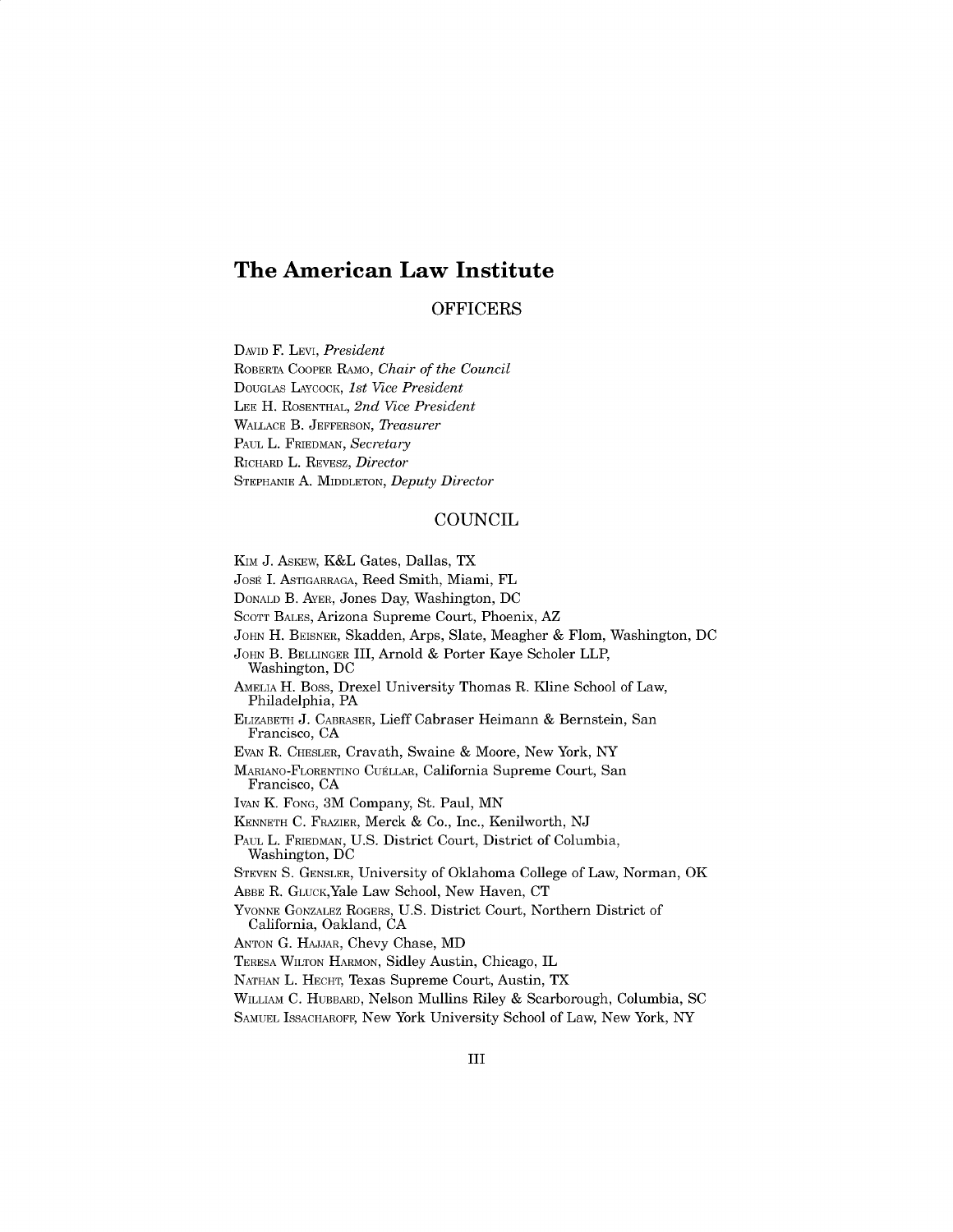#### **COUNCIL**

KETANJI BROWN **JACKSON, U.S.** District Court for the District of Columbia, Washington, **DC WALLACE** B. **JEFFERSON,** Alexander Dubose Jefferson **&** Townsend, Austin, TX GREGORY P. **JOSEPH,** Joseph Hage Aaronson **LLC,** New York, NY MICHELE **C. KANE,** The Walt Disney Company, Burbank, **CA,** HAROLD HONGJU KOH, Yale Law School, New Haven, **CT** CAROLYN B. **KUHL,** Superior Court of California, County of Los Angeles, Los Angeles, **CA** CAROLYN B. LAMM, White **&** Case, Washington, **DC** DEREK **P. LANGHAUSER,** Maine Community College System, South Portland, ME DOUGLAS LAYCOCK, University of Virginia School of Law, Charlottesville, VA CAROL F. **LEE,** Taconic Capital Advisors, New York, NY DAVID F. LEVI, Duke University School of Law, Durham, **NC LANCE** LIEBMAN\*, Columbia Law School, New York, NY GOODWIN Liu, California Supreme Court, San Francisco, **CA** RAYMOND **J.** LOHIER, JR., **U.S.** Court of Appeals, Second Circuit, New York, NY GERARD **E. LYNCH, U.S.** Court of Appeals, Second Circuit, New York, NY MARGARET H. MARSHALL, Choate Hall **&** Stewart, Boston, MA LORI **A.** MARTIN, WilmerHale, New York, NY TROY **A.** MCKENZIE, New York University School of Law, New York, NY M. MARGARET MCKEOWN, **U.S.** Court of Appeals, Ninth Circuit, San Diego, **CA** JUDITH **A.** MILLER, Chevy Chase, MD PATRICIA **ANN** MILLETT, **U.S.** Court of Appeals, District of Columbia Circuit, Washington, **DC JANET** NAPOLITANO, University of California, Oakland, **CA** KATHRYN **A.** OBERLY, District of Columbia Court of Appeals (retired), Washington, **DC KATHLEEN** M. O'SULLIVAN, Perkins Coie, Seattle, WA STEPHANIE **E.** PARKER, Jones Day, Atlanta, **GA** STUART RABNER, New Jersey Supreme Court, Trenton, **NJ** ROBERTA COOPER RAMo\*\*, Modrall Sperling, Albuquerque, **NM** DAVID W. RIVKIN, Debevoise **&** Plimpton, New York, NY DANIEL B. RODRIGUEZ, Northwestern University Pritzker School of Law, Chicago, IL **LEE** H. ROSENTHAL, **U.S.** District Court, Southern District of Texas, Houston, TX GARY L. **SASSO,** Carlton Fields, Tampa, FL **ANTHONY J.** SCIRICA, **U.S.** Court of Appeals, Third Circuit, Philadelphia, PA

<sup>\*</sup> *Director Emeritus*

<sup>\*\*</sup> *President Emeritus*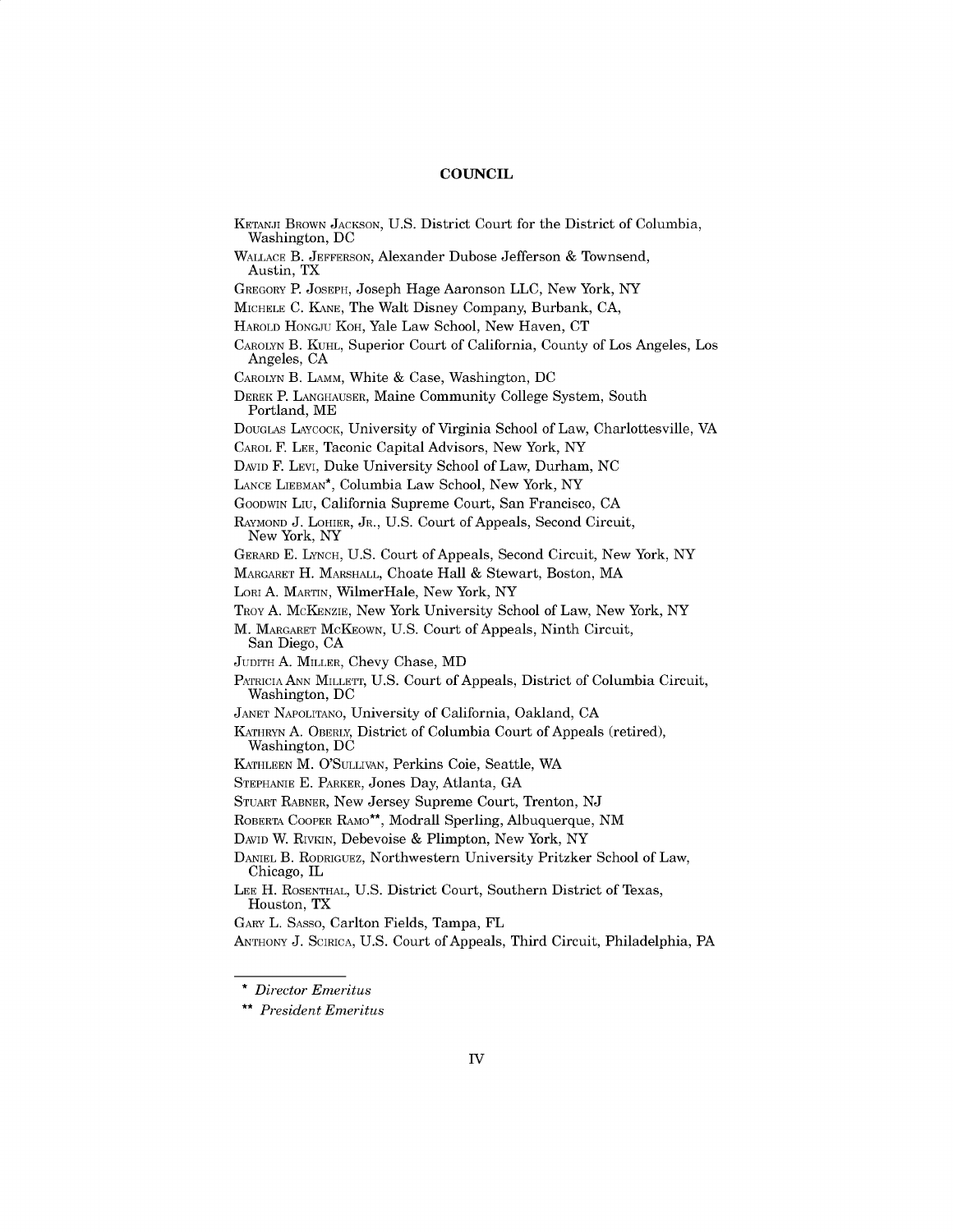#### **COUNCIL**

MARSHA **E.** Simms, Weil, Gotshal **&** Manges (retired), New York, NY

ROBERT H. SITKOFF, Harvard Law School, Cambridge, MA

**JANE STAPLETON,** Christ's College, University of Cambridge, Cambridge, England

LAURA STEIN, The Clorox Company, Oakland, **CA**

LARRY **S.** STEWART, Stewart Tilghman Fox Bianchi **&** Cain, Miami, FL

ELIZABETH **S. STONG, U.S.** Bankruptcy Court, Eastern District of New York, Brooklyn, NY

CATHERINE **T. STRUVE,** University of Pennsylvania Law School, Philadelphia, PA

JEFFREY **S. SUTTON, U.S.** Court of Appeals, Sixth Circuit, Columbus, Ohio

SARAH **S. VANCE, U.S.** District Court, Eastern District of Louisiana, New Orleans, **LA**

**SETH** P. WAxMAN, WilmerHale, Washington, **DC**

**STEVEN 0.** WEISE, Proskauer Rose, Los Angeles, **CA**

DIANE P. WOOD, **U.S.** Court of Appeals, Seventh Circuit, Chicago, IL

### **COUNCIL** EMERITI

**KENNETH S.** ABRAHAM, University of Virginia School of Law, Charlottesville, VA

SHIRLEY **S.** ABRAHAMSON, Wisconsin Supreme Court, Madison, WI

PHILIP **S. ANDERSON,** Williams **&** Anderson, Little Rock, AR

**SUSAN** FRELICH **APPLETON,** Washington University School of Law, St. Louis, MO

SHEILA L. BIRNBAUM, Dechert, New York, NY

**ALLEN D.** BLACK, Fine, Kaplan and Black, Philadelphia, PA

MICHAEL BOUDIN, **U.S.** Court of Appeals, First Circuit, Boston, MA

WILLIAM M. BURKE, Shearman **&** Sterling (retired), Costa Mesa, **CA**

GERHARD CASPER, Stanford University, Stanford, **CA**

EDWARD H. COOPER, University of Michigan Law School, Ann Arbor, MI

**N. LEE** COOPER, Maynard, Cooper **& Gale, Birmingham, AL**

**GEORGE H. T. DUDLEY,** Dudley, Topper and Feuerzeig, St. Thomas, **U.S.** VI

CHRISTINE M. DURHAM, Utah Supreme Court (retired), Salt Lake City, **UT**

**CONRAD K.** HARPER, Simpson Thacher **&** Bartlett (retired), New York, NY

**D.** BROCK HORNBY, **U.S.** District Court, District of Maine, Portland, ME

MARY KAY **KANE,** University of California, Hastings College of the Law, San Francisco, **CA**

CAROLYN DINEEN **KING, U.S.** Court of Appeals, Fifth Circuit, Houston, TX PIERRE **N.** LEVAL, **U.S.** Court of Appeals, Second Circuit, New York, NY

BETSY LEVIN, Washington, **DC**

HANS **A.** LINDE, Portland, OR

MARTIN LIPTON, Wachtell, Lipton, Rosen **&** Katz, New York, NY

MYLES V. LYNK, Arizona State University, Sandra Day O'Connor College of Law, Phoenix, AZ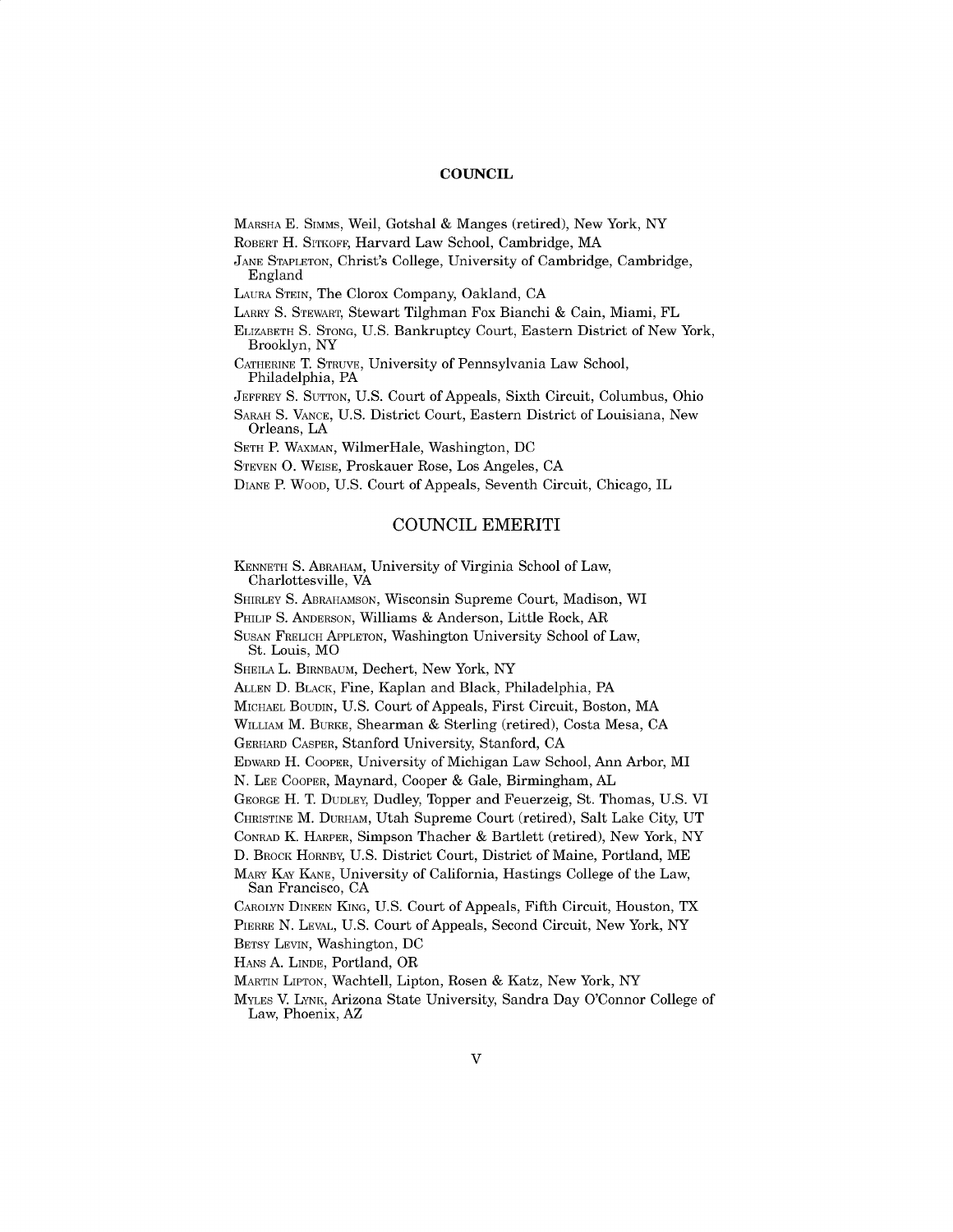#### **COUNCIL**

**JOHN J.** MCKETTA III, Graves, Dougherty, Hearon **&** Moody, Austin, TX ROBERT H. MUNDHEIM, Shearman **&** Sterling, New York, NY ROSWELL B. PERKINS\*\*\*, Debevoise **&** Plimpton, New York, NY HARVEY **S.** PERLMAN, University of Nebraska College of Law, Lincoln, **NE ELLEN ASH** PETERS, Connecticut Supreme Court (retired), Hartford, **CT** MARY M. SCHROEDER, **U.S.** Court of Appeals, Ninth Circuit, Phoenix, AZ ROBERT **A.** STEIN, University of Minnesota Law School, Minneapolis, **MN** MICHAEL TRAYNOR<sup>\*\*\*</sup>, Cobalt LLP, Berkeley, CA BILL WAGNER, Wagner McLaughlin, Tampa, FL PATRICIA M. WALD, Washington, **DC** WILLIAM H. WEBSTER, Milbank, Tweed, Hadley **&** McCloy, Washington, **DC** HERBERT P. WILKINS, Concord, MA

*\*\*\* President Emeritus and Chair of the Council Emeritus*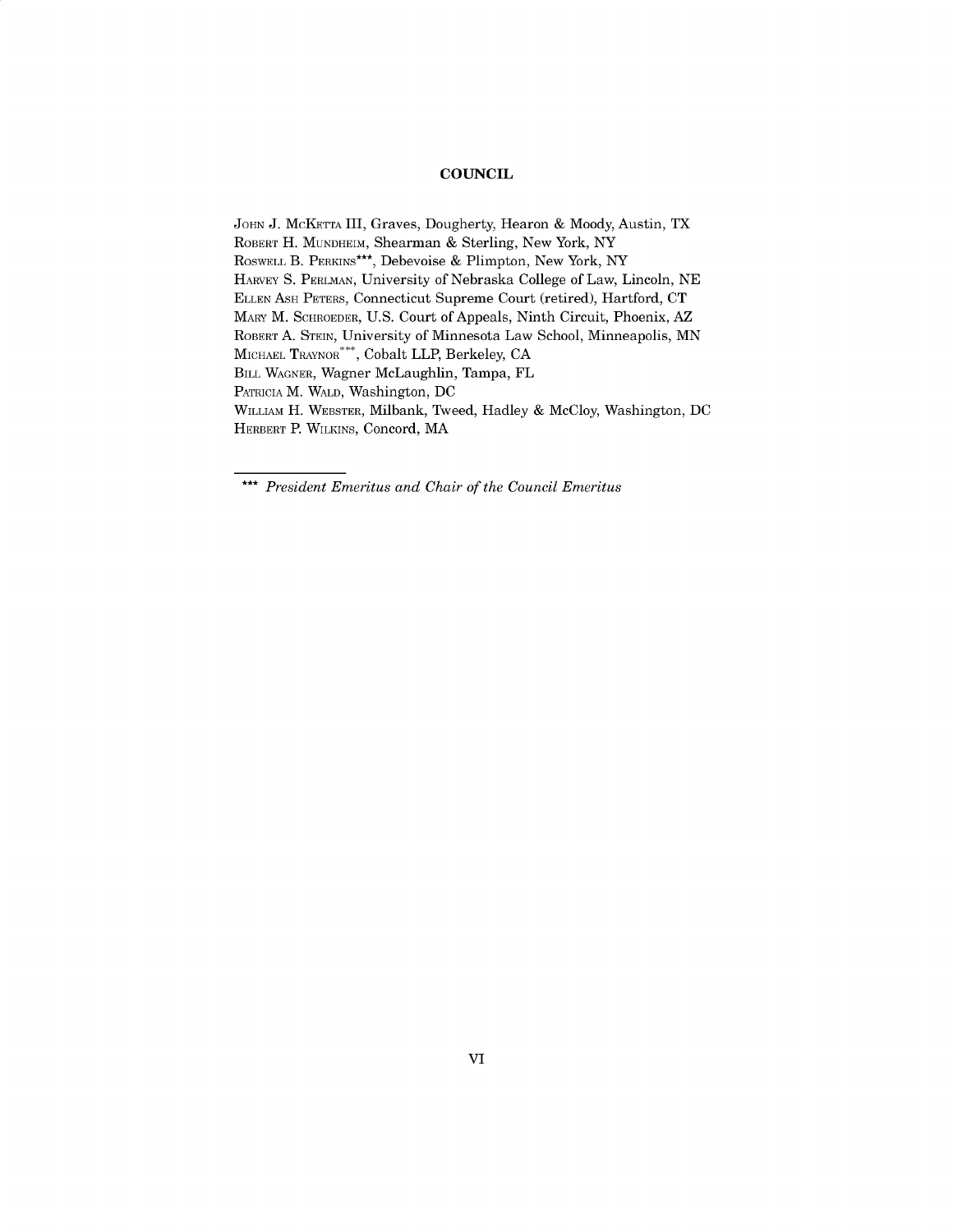## **RESTATEMENT OF THE LAW FOURTH THE FOREIGN RELATIONS LAW OF THE UNITED STATES**

## **COORDINATING REPORTERS**

SARAH H. **CLEVELAND, Columbia Law School, New** York, NY **PAUL** B. **STEPHAN,** University of Virginia School of Law, Charlottesville, VA

#### REPORTERS **-** TREATIES

**CURTIS A.** BRADLEY, Duke University School of Law, Durham, **NC** SARAH H. **CLEVELAND,** Columbia Law School, New York, NY EDWARD T. **SWAINE,** George Washington University Law School, Washington, **DC**

### **REPORTERS - JURISDICTION**

WILLIAM **S. DODGE,** University of California, Davis School of Law, Davis, **CA ANTHEA** ROBERTS, Australian National University, Canberra, Australia **PAUL** B. **STEPHAN,** University of Virginia School of Law, Charlottesville, VA

#### REPORTERS **- SOVEREIGN IMMUNITY**

**DAVID** P. STEWART, Georgetown University Law Center, Washington, **DC** INGRID WUERTH, Vanderbilt University Law School, Nashville, **TN**

#### **COUNSELORS**

**JOHN** B. BELLINGER III, Arnold **&** Porter Kaye Scholer, Washington, **DC DANIEL** BETHLEHEM, London, England **JOAN E. DONOGHUE,** International Court of Justice, The Hague, Netherlands **CONRAD** K. HARPER, Simpson Thacher **&** Bartlett (retired), New York, NY HAROLD **HONGJU** KOH, Yale Law School, New Haven, **CT** CAROLYN B. LAMM, White **&** Case, Washington, **DC DAVID** W. RIVKIN, Debevoise **& Plimpton,** New York, NY

#### ADVISERS **-** TREATIES

JOSE **A. CABRANES, U.S.** Court of Appeals, Second Circuit, New Haven, **CT** BRADFORD R. CLARK, George Washington University Law School, Washington, **DC** BERNICE **BOUIE DONALD, U.S.** Court of Appeals, Sixth Circuit, Memphis, **TN DONALD** F. **DONOVAN,** Debevoise **& Plimpton,** New York, NY **OONA A.** HATHAWAY, Yale Law School, New Haven, **CT DUNCAN** B. **HOLLIS,** Temple University Beasley School of Law, Philadelphia, PA **0. THOMAS JOHNSON,** Iran-United States Claims Tribunal, The Hague, Netherlands **MICHAEL** MATTLER, **U.S.** Department of State, Washington, **DC -** Liaison M. MARGARET MCKEOWN, **U.S.** Court of Appeals, Ninth Circuit, San Diego, **CA** GERALD L. **NEUMAN,** Harvard Law School, Cambridge, MA **MICHAEL D.** RAMSEY, University of San Diego School of Law, San Diego, **CA** W. **MICHAEL REISMAN,** Yale Law School, New Haven, **CT** CARLOS **MANUEL VAZQUEZ,** Georgetown University Law Center, Washington, **DC SAMUEL** M. WITTEN, Arnold **&** Porter Kaye Scholer, Washington, **DC**

### **ADVISERS - JURISDICTION**

**GEORGE A.** BERMANN, Columbia Law School, New York, NY GARY BRIAN BORN, WilmerHale, London, England **HANNAH** L. **BUXBAUM,** Indiana University, Maurer School of Law, Bloomington, **IN**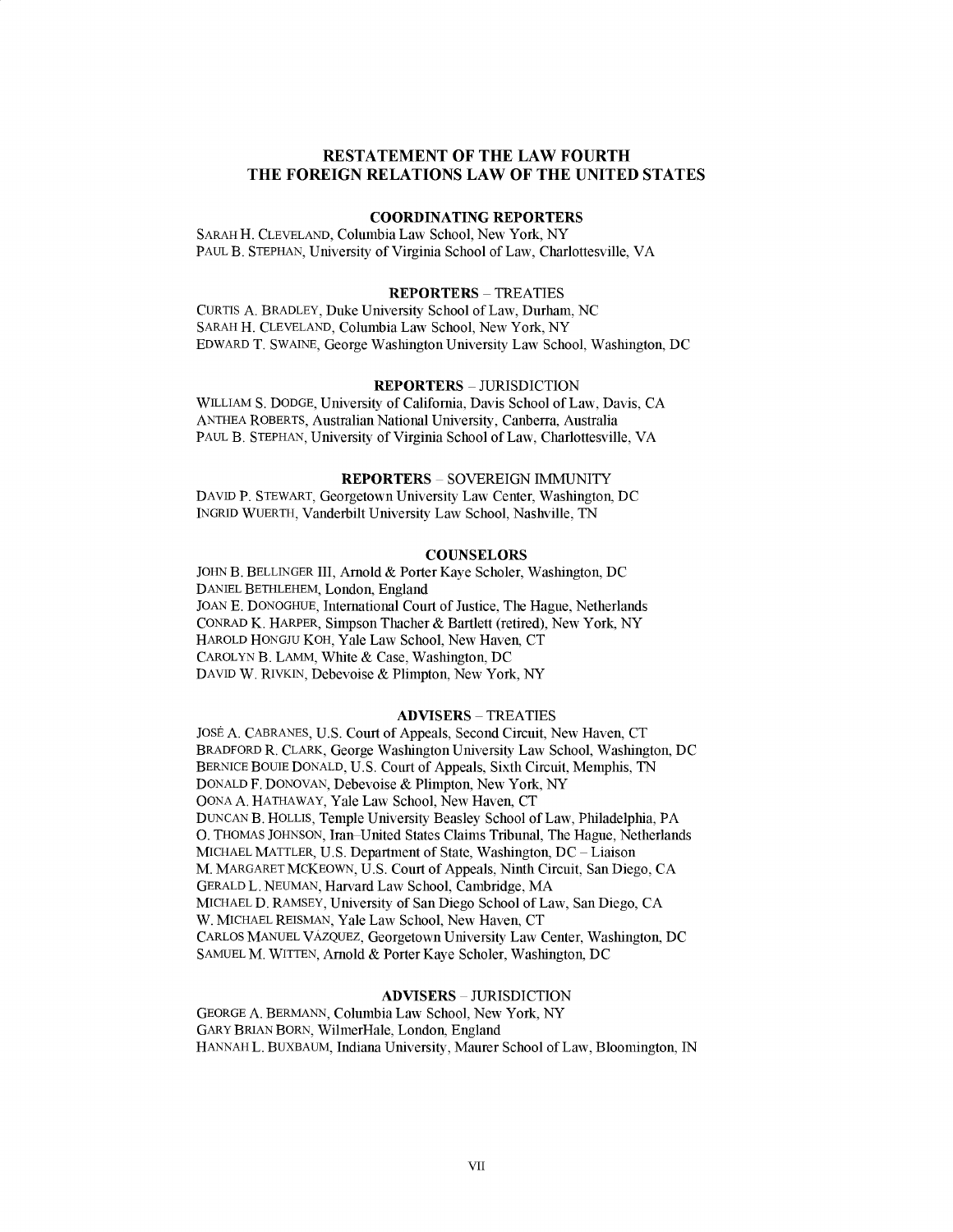**SUSAN** L. CARNEY, **U.S.** Court of Appeals, Second Circuit, New Haven, **CT** JACK **LANDMAN GOLDSMITH,** Harvard Law School, Cambridge, MA TIMOTHY B. **GOODELL,** Hess Corporation, New York, NY **KENT A. JORDAN, U.S.** Court of Appeals, Third Circuit, Wilmington, **DE** JEFFREY **D.** KOVAR, **U.S.** Department of State, Washington, **DC -** Liaison RALF **C. MICHAELS,** Duke University School of Law, Durham, **NC** FRED **A.** ROWLEY, JR., Munger Tolles **&** Olson, Los Angeles, **CA ANTHONY J. SCIRICA, U.S.** Court of Appeals, Third Circuit, Philadelphia, PA **LINDA J.** SILBERMAN, New York University School of Law, New York, NY BETH **STEPHENS,** Rutgers Law School, Camden, **NJ MICHAEL** TRAYNOR, Cobalt LLP, Berkeley, **CA** PETER **D.** TROOBOFF, Covington **&** Burling, Washington, **DC** WALTER H. WHITE, JR., McGuireWoods, London, England CHRISTOPHER **A.** WHYTOCK, University of California, Irvine School of Law, Irvine, **CA STEPHEN** F. WILLIAMS, **U.S.** Court of Appeals, District of Columbia Circuit, Washington, **DC DIANE** P. WOOD, **U.S.** Court of Appeals, Seventh Circuit, Chicago, IL

#### ADVISERS **- SOVEREIGN IMMUNITY**

MARK **DAVID** AGRAST, American Society of International Law, Washington, **DC DAVID** BOWKER, WilmerHale, Washington, **DC** BARRY **E.** CARTER, Georgetown University Law Center, Washington, **DC** [Deceased 2014] MARK **A.** CYMROT, BakerHostetler, Washington, **DC** LORI DAMROSCH, Columbia Law School, New York, NY **DOUGLAS** HALLWARD-DRIEMFIER, Ropes **&** Gray, Washington, **DC LAURENCE** R. HELFER, Duke University School of Law, Durham, **NC CHIMENE** KEITNER, University of California, Hastings College of the Law, San Francisco, **CA** ROYCE **C.** LAMBERTH, **U.S.** District Court, District of Columbia, Washington, **DC** MARY **CATHERINE MALIN, U.S.** Department of State, Washington, **DC -** Liaison **D. STEPHEN MATHIAS,** United Nations Office of Legal Affairs, New York, NY **JUDITH A.** MILLER, Chevy Chase, **MD** JEFFREY P. MINEAR, **U.S.** Supreme Court, Washington, **DC SEAN DAVID** MURPHY, George Washington University Law School, Washington, **DC** R. HEWITT **PATE,** Chevron Corporation, San Ramon, **CA STEVEN** R. RATNER, University of Michigan Law School, Ann Arbor, MI **JOHN** M. ROGERS, **U.S.** Court of Appeals, Sixth Circuit, Lexington, KY **SIDNEY** H. **STEIN, U.S.** District Court, Southern District of New York, New York, NY ROBERT **N.** WEINER, Arnold **&** Porter Kaye Scholer, Washington, **DC**

#### **LIAISONS**

For the American Bar Association Section of International Law **HOUSTON** PUTNAM LOWRY, Hartford, **CT** ROBERT **E.** LUTZ, Southwestern Law School, Los Angeles, **CA**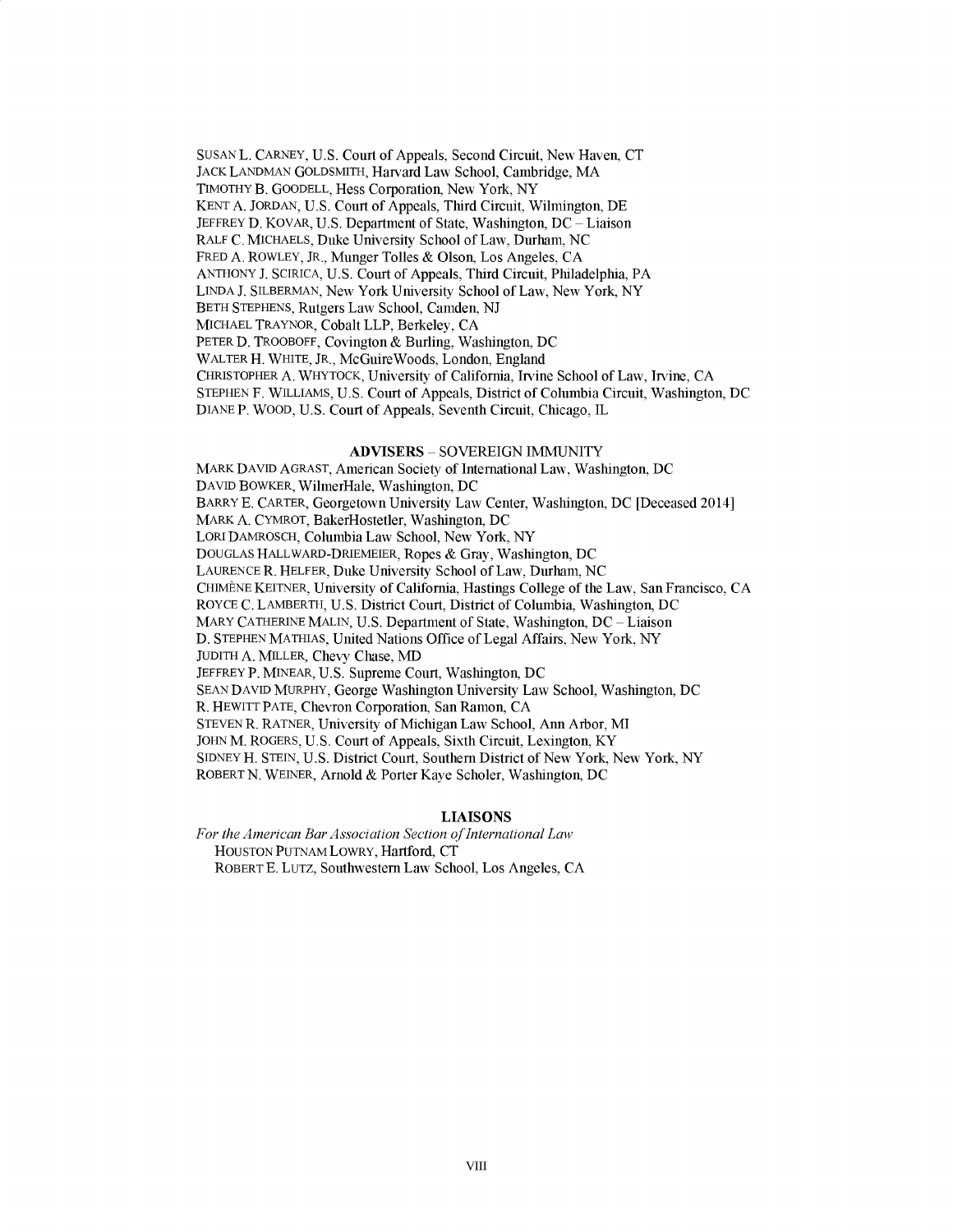# **MEMBERS CONSULTATIVE GROUP THE FOREIGN RELATIONS LAW OF THE UNITED STATES**

(as of April **30, 2017)**

WILLIAM **J. ACEVES,** San Diego, **CA** MARK **DAVID** AGRAST, Washington, **DC** KLINT ALEXANDER, Laramie, WY **DIANE** MARIE **AMANN,** Athens, **GA CATHERINE** M. AMIRFAR, New York, NY MARY **ARDEN,** United Kingdom Court of Appeal, London, England LARRY **CATA** BACKER, University Park, PA **JOSEPH** R. BANKOFF, Atlanta, **GA** ROBERT **S.** BARKER, Pittsburgh, PA **ANTHONY J.** BELLIA, JR., Notre Dame, **IN** RAKESH KUMAR BHALA, Lawrence, KS RICHARD B. BILDER, Madison, WI **ANDREA** K. **BJORKLUND,** Montreal, **QC,** Canada AMELIA H. **BOSS,** Philadelphia, PA RONALD **A. BRAND,** Pittsburgh, PA CHARLES H. BROWER **II,** Detroit, MI CHARLES **N.** BROWER, The Hague, Netherlands **SAMUEL** L. BUFFORD, University Park, PA WARREN T. **BURNS,** Dallas, TX WILLIAM **E.** BUTLER, Carlisle, PA **IRENE** CALBOLI, Fort Worth, TX TOM CAMPBELL, Orange, **CA** PETER H. **CARSON,** San Francisco, **CA LINDA E.** CARTER, Sacramento, **CA** WILLIAM RICHARD **CASTO,** Lubbock, TX **STEVE CHARNOVITZ,** Washington, **DC LUNG-CHU CHEN,** New York, NY **TAI-HENG CHENG,** New York, NY SYLVIA **FUNG CHIN,** New York, NY **STEPHEN** YEE CHOW, Boston, MA **DONNA** R. CHRISTIE, Tallahassee, FL ROGER **S.** CLARK, Camden, **NJ JACOB** KATZ **COGAN,** Cincinnati, OH **DAVID** K. **COHEN,** Chevy Chase, MD HARLAN **G. COHEN,** Athens, **GA NEIL** B. **COHEN,** Brooklyn, NY **MICHAEL CROMMELIN,** Melbourne, Australia **THOMAS** L. **CUBBAGE** III, Washington, **DC** MARIANO-FLORENTINO CUELLAR, California Supreme Court, San Francisco, **CA VIVIAN** GROSSWALD CURRAN, Pittsburgh, PA ROBERT **E. DALTON,** Washington, **DC BRANNON** P. **DENNING,** Birmingham, **AL THOMAS A. DUBBS,** New York, NY

**GEORGE E.** EDWARDS, Indianapolis, **IN SHELDON** H. **ELSEN,** New York, NY **SAMUEL** ESTREICHER, New York, NY MARY **FAN,** Seattle, WA IRA M. FEINBERG, New York, NY RICHARD L. **FIELD,** Cliffside Park, **NJ J. CLIFTON FLEMING,** JR., Provo, **UT JOSEPH** Z. **FLEMING,** Miami, FL MATTHEW L.M. FLETCHER, East Lansing, MI **DONALD** THOMAS Fox, New York, NY **SUSAND.** FRANCK, Washington, **DC** ERIC M. FREEDMAN, Hempstead, **NY** ROBERT **SHENTON** FRENCH, High Court of Australia, Canberra, Australia **KENNETH S. GALLANT,** Little Rock, AR **CURTIS E. GANNON,** Washington, **DC STEVEN S. GENSLER,** Norman, OK **JAMES PAUL GEORGE,** Fort Worth, TX MARTIN **GLENN, U.S.** Bankruptcy Court, Southern District of New York, New York, NY JEFFREY B. **GOLDEN,** London, England MARC **J. GOLDSTEIN,** New York, NY **NORMAN** L. **GREENE,** New York, NY **MICHAEL** GREENWALD, Philadelphia, PA OREN **GROSS,** Minneapolis, **MN SIMONA** GROSSI, Los Angeles, **CA DAVID GRUNING,** New Orleans, **LA** CHARLES H. **GUSTAFSON,** Washington, **DC** PATRICIA **ISELA HANSEN,** Austin, TX **KEITH** M. HARPER, Washington, **DC** ROBERT **A. HELMAN,** Chicago, IL **PAUL** HERRUP, Harpers Ferry, WV TRACY **D.** HESTER, Houston, TX ERIC L. HIRSCHHORN, Washington, **DC EDWIN E. HUDDLESON,** Washington, **DC** MARK **WESTON** JANIS, Hartford, **CT** CHRISTOPHER **A. JARVINEN,** Miami, FL MARK R. **JOELSON,** Washington, **DC HERMAN N. JOHNSON,** JR., Birmingham, **AL JOHN** MARTIN **JONES,** JR., Towson, MD CLAIRE R. KELLY, **U.S.** Court of International Trade, New York, NY LOUIS B. KIMMELMAN, New York, NY **GLENN S.** KOPPEL, Irvine, **CA JUDITH** L. KREEGER, Eleventh Judicial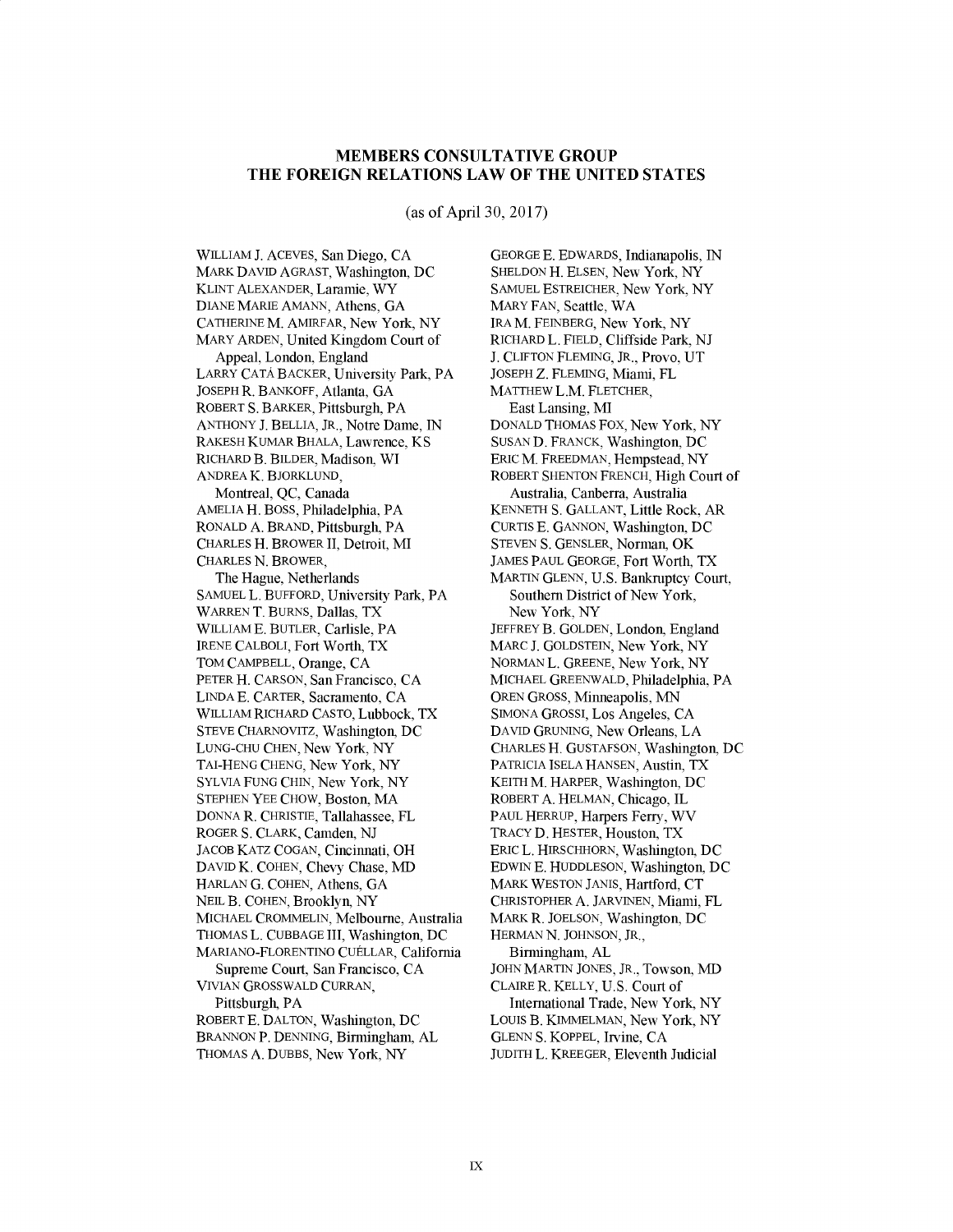Circuit of Florida, Miami, FL **JULIAN G.** KU, Hempstead, NY PETER B **KUTNER,** Norman, OK HERBERT **I.** LAZEROW, San Diego, **CA** CAROL F. **LEE,** New York, NY **THOMAS** H. **LEE,** New York, NY JEREMY **I.** LEVITT, Orlando, FL ERIC L. LEWIS, Washington, **DC CYNTHIA** CRAWFORD **LICHTENSTEIN,** Sarasota, FL **LANCE LIEBMAN,** New York, NY **HOUSTON PUTNAM** LOWRY, Hartford, **CT** ROBERT **E. LUTZ,** Los Angeles, **CA C. SCOTT** MARAVILLA, Washington, **DC** JEROME M. **MARCUS,** Spring House, PA **ANDREW J.** MARKUS, Miami, FL **JOSEPH MICHAEL** MATTHEWS, Coral Gables, FL **JAMES** R. MAXEINER, Baltimore, **MD** MARY ELIZABETH **MCLEOD,** Washington, **DC JAMES A.** MEDFORD, Greensboro, **NC THOMAS** BUTLER MERRITT, Littleton, **NH** TIMOTHY MEYER, Nashville, **TN DAVID** H. MOORE, Provo, **UT JAMES A.** R. NAFZIGER, Salem, OR **VED** P. **NANDA,** Denver, **CO** RICHARD L. **NEUMEIER,** Boston, MA **GEORGE** M. **NEWCOMBE,** Palo Alto, **CA** JOHN E. OSBORN, Chadds Ford, PA CAROLYN **S.** OSTBY, **U.S.** District Court, District of Montana, Billings, MT ERIC **J. PAN,** Washington, **DC JOHN** T. PARRY, Portland, OR R. ASHBY PATE, Birmingham, **AL KENNETH** L. **PENEGAR,** Nashville, **TN** MARY MARGARET **PENROSE,** Fort Worth, TX **NANCY LEEDS** PERKINS, Washington, **DC JAMES E.** PFANDER, Chicago, IL **A.** ROBERT PIETRZAK, New York, NY **ELLEN S.** PODGOR, Gulfport, FL JEFFREY M. POLLOCK, Princeton, **NJ TERRANCE G.** REED, Alexandria, VA **C.** RYAN REETZ, Miami, FL **KENNETH** F. RIPPLE, **U.S.** Court of Appeals, Seventh Circuit, South Bend, **IN DAVIS** R. **ROBINSON,** Washington, **DC SANDRA** M. ROCKS, New York, NY FRED **A.** ROWLEY, JR., Los Angeles, **CA**

**LEILA NADYA SADAT,** St. Louis, MO **MICHAEL D. SANDLER,** Mercer Island, WA MARY M. SCHROEDER, **U.S.** Court of Appeals, Ninth Circuit, Phoenix, AZ **MICHAEL A.** SCODRO, Chicago, IL **JOHN A.** SEBERT, Wilmette, IL **STEPHEN E.** SHAY, Cambridge, MA MATTHEW **D.** SLATER, Washington, **DC** ROBERT **D. SLOANE,** Boston, MA **DAVID** L. **SLOSS,** Santa Clara, **CA DAVID** H. **SMALL,** Washington, **DC DOUGLAS G. SMITH,** Chicago, IL MARY L. **SMITH,** Lansing, IL ABBY **COHEN SMUTNY,** Washington, **DC** CRAIG SMYSER, Houston, TX ROBERT **G.** SPECTOR, Norman, OK **A. BENJAMIN SPENCER,** Charlottesville, VA **ADAM N. STEINMAN,** Tuscaloosa, **AL JOAN E. STEINMAN,** Chicago, IL BETH **STEPHENS,** Camden, **NJ DAVID E.** STERNBERG, New York, NY **ELIZABETH S. STONG, U.S.** Bankruptcy Court, Eastern District of New York, Brooklyn, NY **S. I. STRONG,** Columbia, MO GUY MILLER STRUVE, New York, NY **SYMEON C. SYMEONIDES,** Salem, OR **LOUISE ELLEN** TEITZ, Bristol, RI WILLIAM H. **THEIS,** Winnetka, IL **JOHN** M. TOWNSEND, Washington, **DC SJEF VAN ERP, Maastricht, Netherlands VINCENZO** VARANO, Florence, Italy **STEPHEN I.** VLADECK, Austin, TX **GEORGE** K. WALKER, Winston-Salem, **NC DON WALLACE,** Washington, **DC EVAN J.** WALLACH, **U.S.** Court of Appeals, Federal Circuit, Washington, **DC NICHOLAS J.** WALLWORK, Southborough, MA **MANNING** GILBERT WARREN III, Louisville, KY RHONDA **WASSERMAN,** Pittsburgh, PA **STEVEN 0. WEISE,** Los Angeles, **CA NANCY E. WEISS,** Washington, **DC DAVID** WEISSBRODT, Minneapolis, **MN** RALPH **U.** WHITTEN, Omaha, **NE EDWIN D. WILLIAMSON,** Washington, **DC** PETER WINSHIP, Dallas, TX **SAMUEL** BROWN WITT III, Richmond, VA **NICHOLAS J.** WITTNER, East Lansing, MI PATRICK WOOLLEY, Austin, TX ERNEST **A. YOUNG,** Durham, **NC**